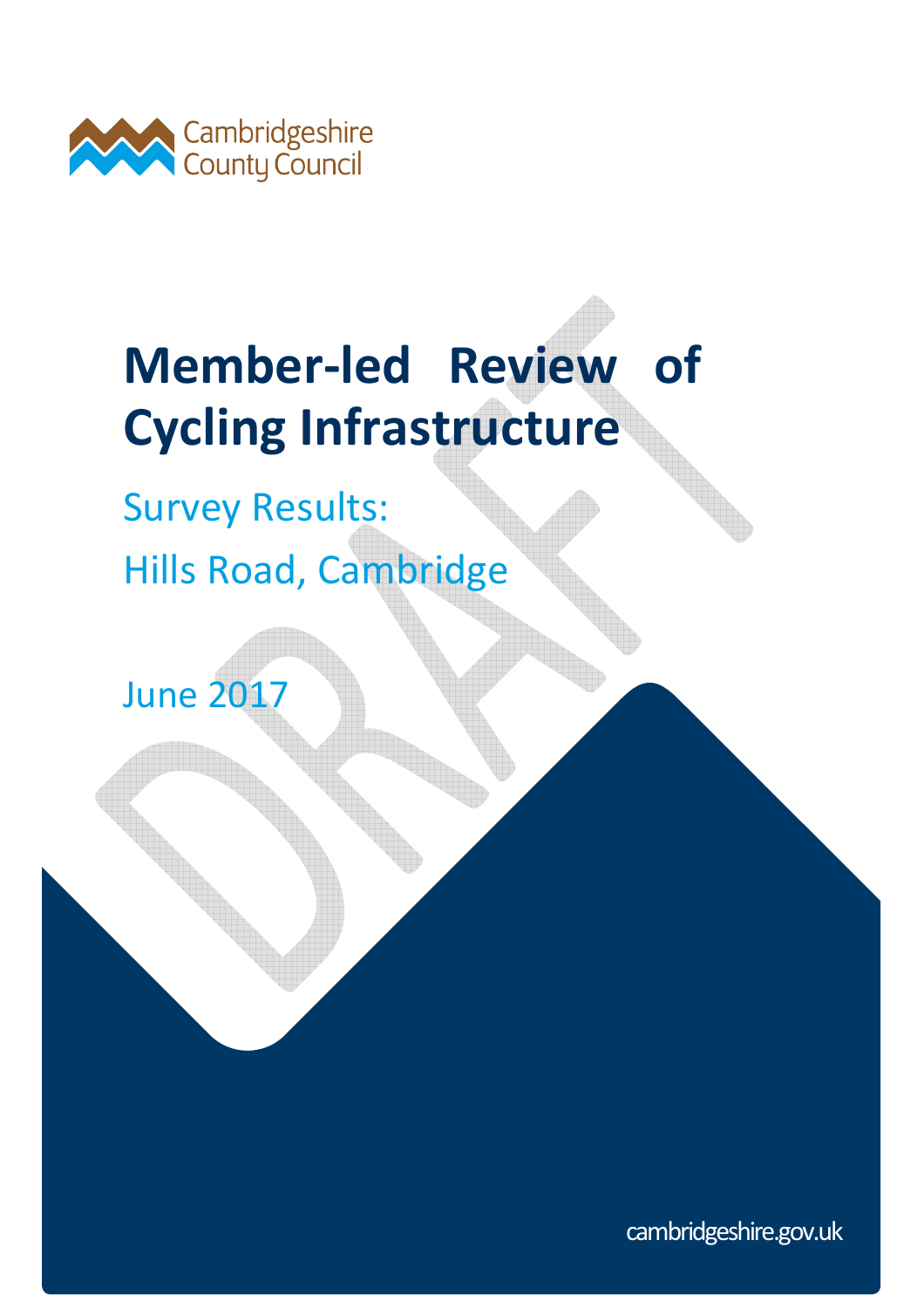# **Contents**

| 1. |             |                                                                                                    |  |
|----|-------------|----------------------------------------------------------------------------------------------------|--|
| 2. |             |                                                                                                    |  |
|    | 2.1         |                                                                                                    |  |
|    | 2.2         |                                                                                                    |  |
|    | 2.3         |                                                                                                    |  |
| 3. |             |                                                                                                    |  |
|    | 3.1         |                                                                                                    |  |
| 4. |             |                                                                                                    |  |
|    | 4.1         | Are your reasons for not using the Hills Road Cycleway to do with the facility itself? 4           |  |
|    | 4.2<br>you? | Is there anything that would have to be changed about the cycleway to make it more usable for<br>4 |  |
| 5. |             |                                                                                                    |  |
|    | 5.1         |                                                                                                    |  |
|    | 5.2         | What is the most frequent journey you make that involves using the cycleway? 5                     |  |
|    | 5.3         |                                                                                                    |  |
|    | 5.4         |                                                                                                    |  |
|    | 5.5         | Compared with how much you cycled before the Hills Road Cycleway was available to use, how         |  |
| 6. |             |                                                                                                    |  |
|    | 6.1         |                                                                                                    |  |
|    | 6.2         |                                                                                                    |  |
|    | 6.3         | If you make journeys that use more than one cycle link (i.e. cycle path/cycleway), how well do you |  |
|    |             |                                                                                                    |  |
|    | 7.1         | What impact do you feel that each of these features has on the safety of pedestrians? 8            |  |
|    | 7.2         | If you feel that any of the features of the cycleway pose a risk to any other user group, please   |  |
|    |             |                                                                                                    |  |
|    | 8.1         | What impact do you feel that the introduction of the Hills Road Cycleway has had on the aesthetics |  |
|    |             |                                                                                                    |  |
|    | 9.1         | The quality of public consultation in the planning and design of the Hills Road Cycleway:  10      |  |
|    | 9.2         | The quality of information provided during implementation of the cycleway: 10                      |  |
|    | 9.3         |                                                                                                    |  |
|    | 9.4         | The level of consideration shown for residents' needs during construction:  11                     |  |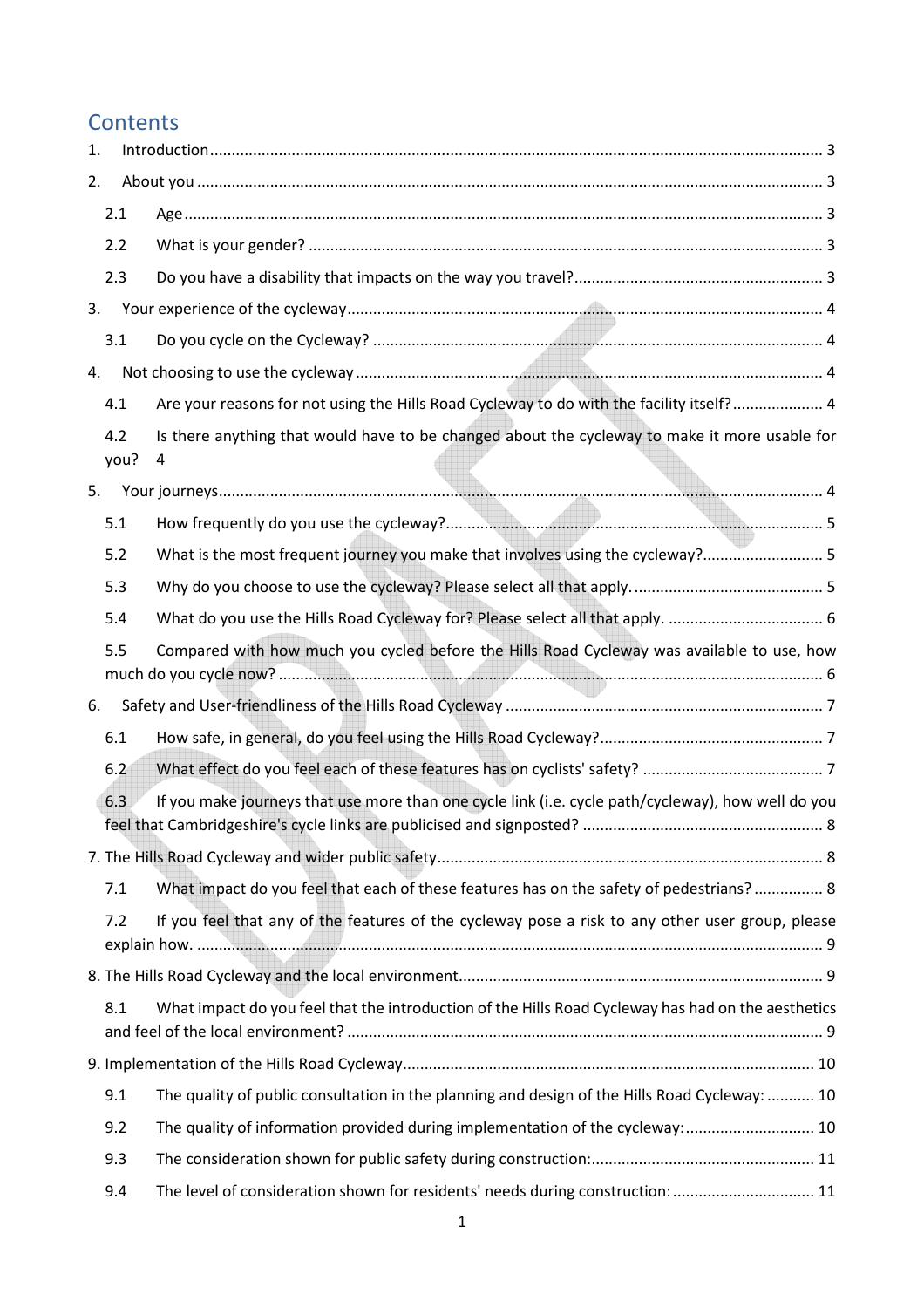

For further information including details of responses, please contact ESBusiness.Support@cambridgeshire.gov.uk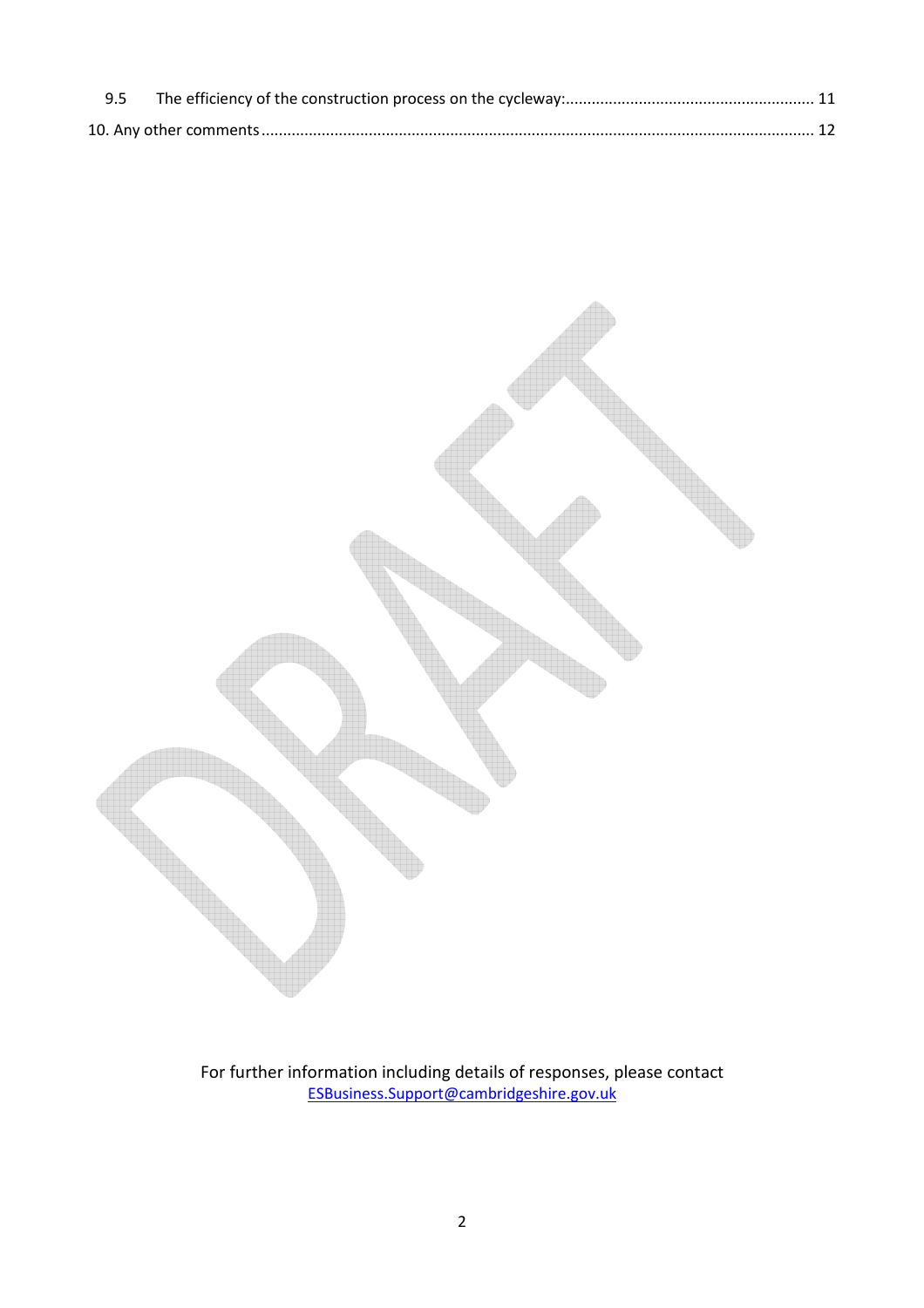| Forms started and completed:     | $595*$ |
|----------------------------------|--------|
| Forms started but not submitted: | 155    |
| Total forms started:             | 750    |

\* This survey reports on the 595 respondents who completed the survey only.

## 1. Introduction

## 2. About you

#### 2.1 Age

A high percentage of respondents were aged 25 to 64. Those under the age of 18 were disproportionately well-represented in the survey (17%) and, as shown in the chart below:



*Chart 2.1: Age of Respondents* 

#### 2.2 What is your gender?

302 respondents (51%) were female and 278 (47%) were male. In addition, 1 respondent identified as "other" and 11 respondents answered "prefer not to say".

#### 2.3 Do you have a disability that impacts on the way you travel?

13 (2%) have a disability that impacts on the way they travel with 9 preferring not to comment on whether or not they have a disability.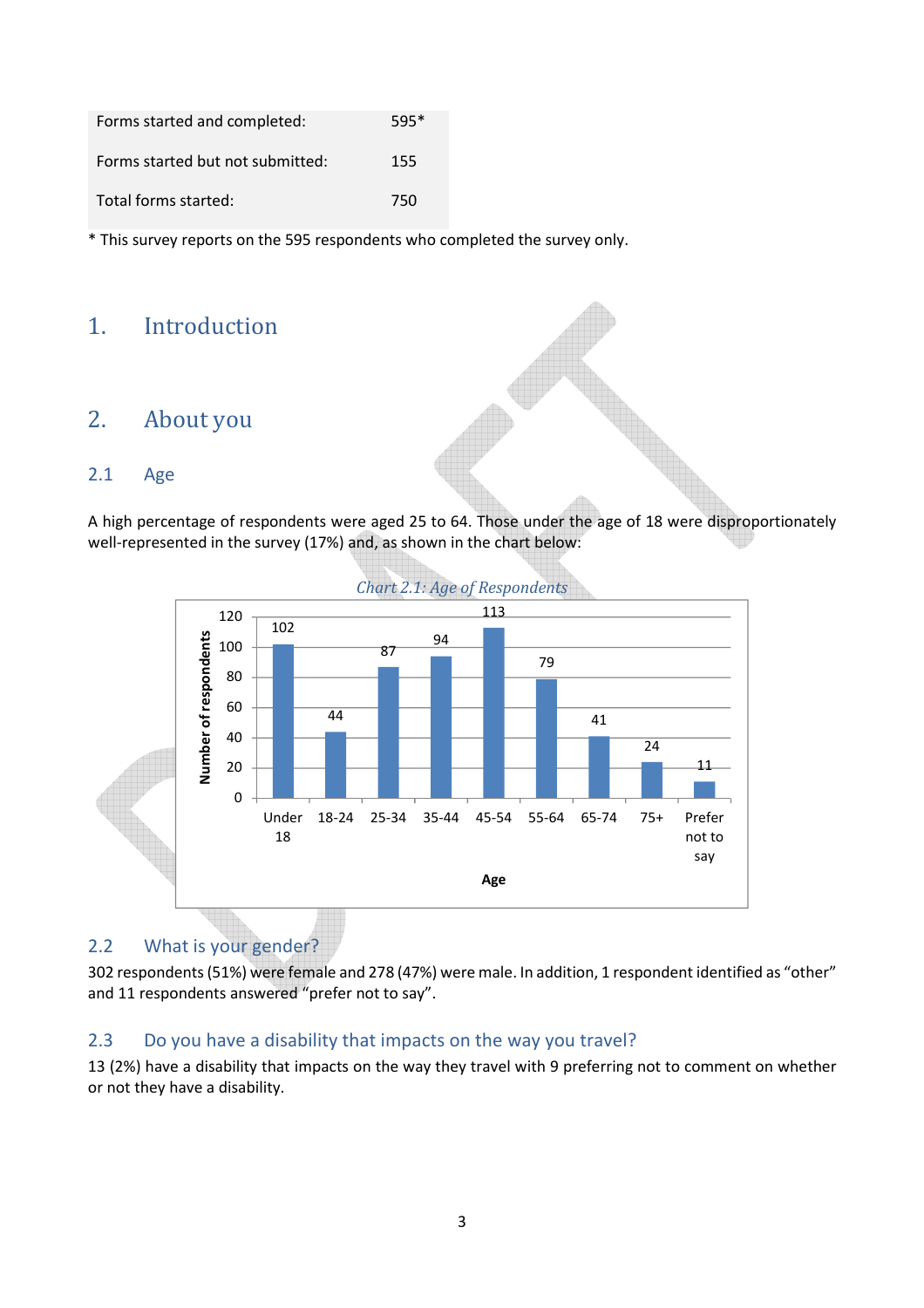# 3. Your experience of the cycleway

#### 3.1 Do you cycle on the Cycleway?

425 respondents indicated they use the Cycleway (approx. 71%), while 170 respondents do not (approx. 29%).

| Tuble 5.1. Sections of survey answered          |                                                      |                                                  |  |  |  |  |
|-------------------------------------------------|------------------------------------------------------|--------------------------------------------------|--|--|--|--|
| Section in survey form                          | <b>Users of the</b><br>cycleway<br>(425 respondents) | Non-users of the<br>cycleway<br>170 respondents) |  |  |  |  |
| 1. Introduction                                 | n/a                                                  | n/a                                              |  |  |  |  |
| 2. About you                                    |                                                      |                                                  |  |  |  |  |
| 3. Your experience of the cycleway              |                                                      |                                                  |  |  |  |  |
| 4. Not choosing to use the cycleway             |                                                      |                                                  |  |  |  |  |
| 5. Your journeys                                |                                                      |                                                  |  |  |  |  |
| 6. Safety and user-friendliness of the Cycleway |                                                      |                                                  |  |  |  |  |
| 7. The Cycleway and wider public safety         |                                                      |                                                  |  |  |  |  |
| 8. The Cycleway and the local environment       |                                                      |                                                  |  |  |  |  |
| 9. Implementation of the Cycleway               |                                                      |                                                  |  |  |  |  |
| 10. Any other comments                          |                                                      |                                                  |  |  |  |  |
|                                                 |                                                      |                                                  |  |  |  |  |

#### *Table 3.1: Sections of survey answered*

## 4. Not choosing to use the cycleway

This section was answered by the 170 respondents who indicated that they do not use the cycleway.

#### 4.1 Are your reasons for not using the Hills Road Cycleway to do with the facility itself?

Most respondents (89% or 152) stated that the cycleway facility was not the reason that they did not use it. Seven of those who do not use the cycleway (4% of that group) said that this was to do with the facility itself and 11 (6%) that it was to an extent to do with the facility itself.

# 4.2 Is there anything that would have to be changed about the cycleway to make it more

#### usable for you?

Most respondents answered no (82%, 139 respondents) while 31 respondents answered yes (18%). When asked what could be changed to make the cycleway more useable, 41 respondents offered suggestions. The key comments were around the design of the cycleway:

• **Design**: It doesn't feel safe to have cars crossing the bike paths; the paths should be wider; Stop overtaking vehicles using the cycle way; create a raised cycle path across the Bridge like there is for the rest of Hills Road; Remove the floating bus stops; better control of key intersections is needed e.g. school entrances; stop cyclists using footpaths.

# 5. Your journeys

This section was answered by the 425 respondents who indicated that they use the cycleway. Note, there were also 2 additional responses received in addition to the 425 cycleway users. This may have been accidentally answered by 2 non-users of the cycleway.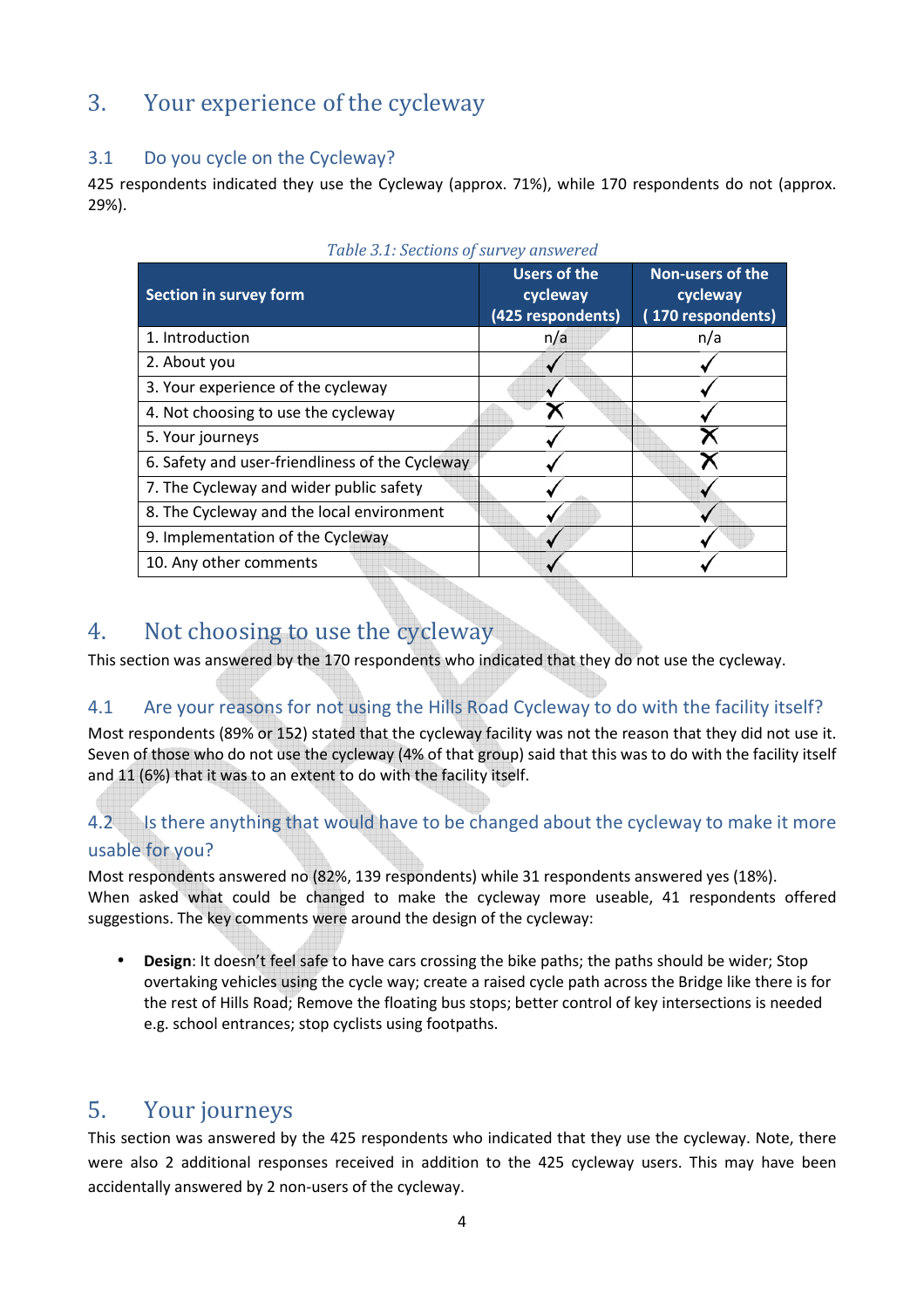#### 5.1 How frequently do you use the cycleway?

Of the 427 respondents who use the facility, 223 (52%) use it daily or almost daily.





5.2 What is the most frequent journey you make that involves using the cycleway? There were 427 "from" journeys provided by respondents and 427 "to" journeys.<sup>1</sup>

#### 5.3 Why do you choose to use the cycleway? Please select all that apply. When asked why they chose to use the cycleway, respondents answered as follows:



*Chart 5.3: Reasons for choosing to use the Cycleway*

There were 58 responses given under "Other" summarised below:

- **Safe**: Trumpington Rd alternative is less safe; It now feels safer than using alternative backroads; safer than taking Cherry Hinton Road to get into town;
- **Alternative route**: used for a change to the usual route.
- **Affordable**: To avoid using extortionate bus prices.

 $\overline{a}$ 

<sup>&</sup>lt;sup>1</sup> This information can be provided by emailing **ESBusiness.Support@cambridgeshire.gov.uk.**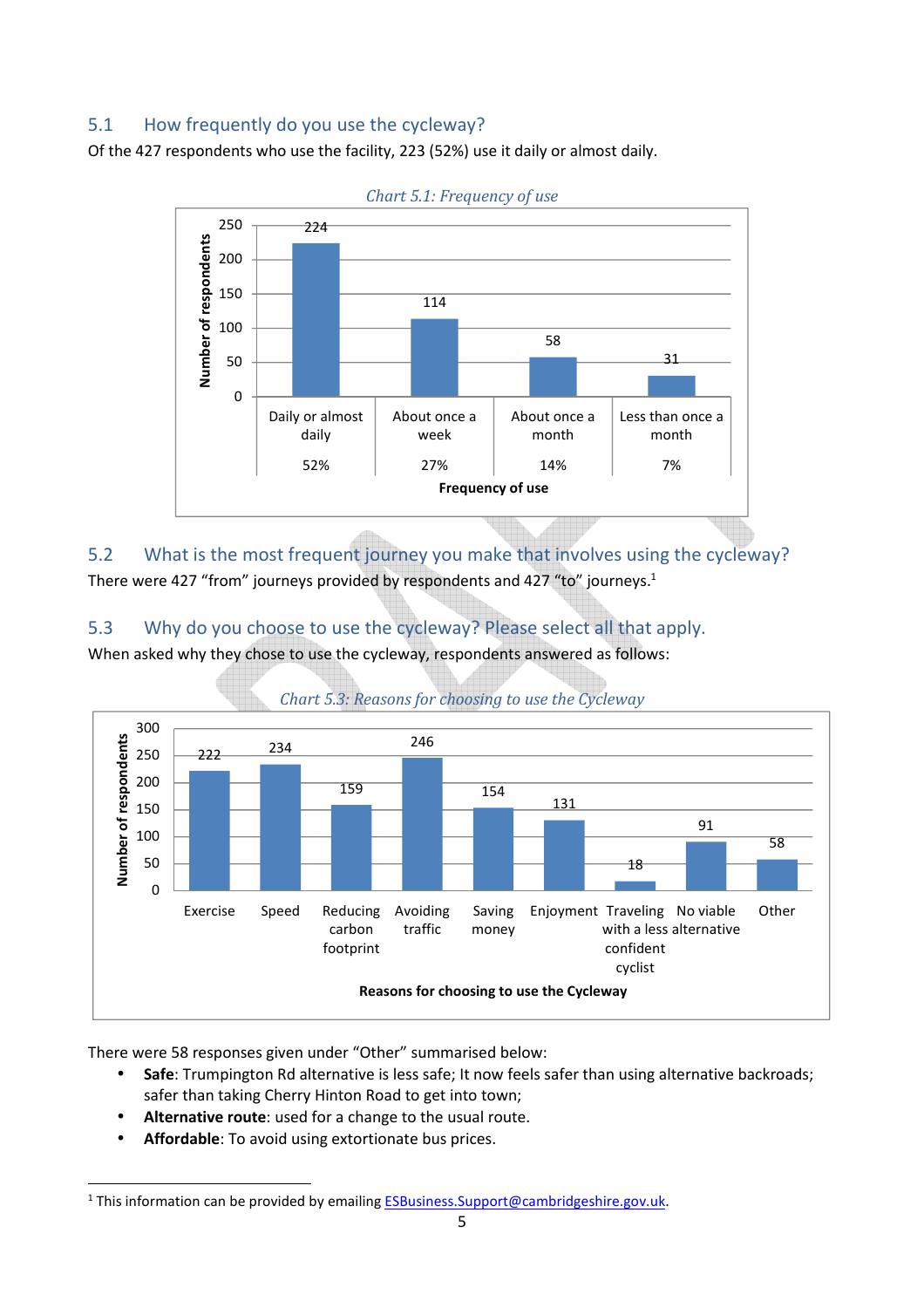#### 5.4 What do you use the Hills Road Cycleway for? Please select all that apply.



*Chart 5.4: Types of journeys made on the Cycleway* 

31 respondents provided answers under "other". The key responses were:

- Hospital
- Railway station
- Activities in the community

In many cases, this other reason could probably also be classed as making an occasional journey but some respondents make a regular weekly journey or bi-weekly journey, e.g. to church or a volunteering commitment, for which they use the cycleway.

#### 5.5 Compared with how much you cycled before the Hills Road Cycleway was available to use, how much do you cycle now?

Most respondents (71%) did not cycle more or less after the creation of the cycleway.



#### *Chart 5.5: Cycling comparison before/after cycleway*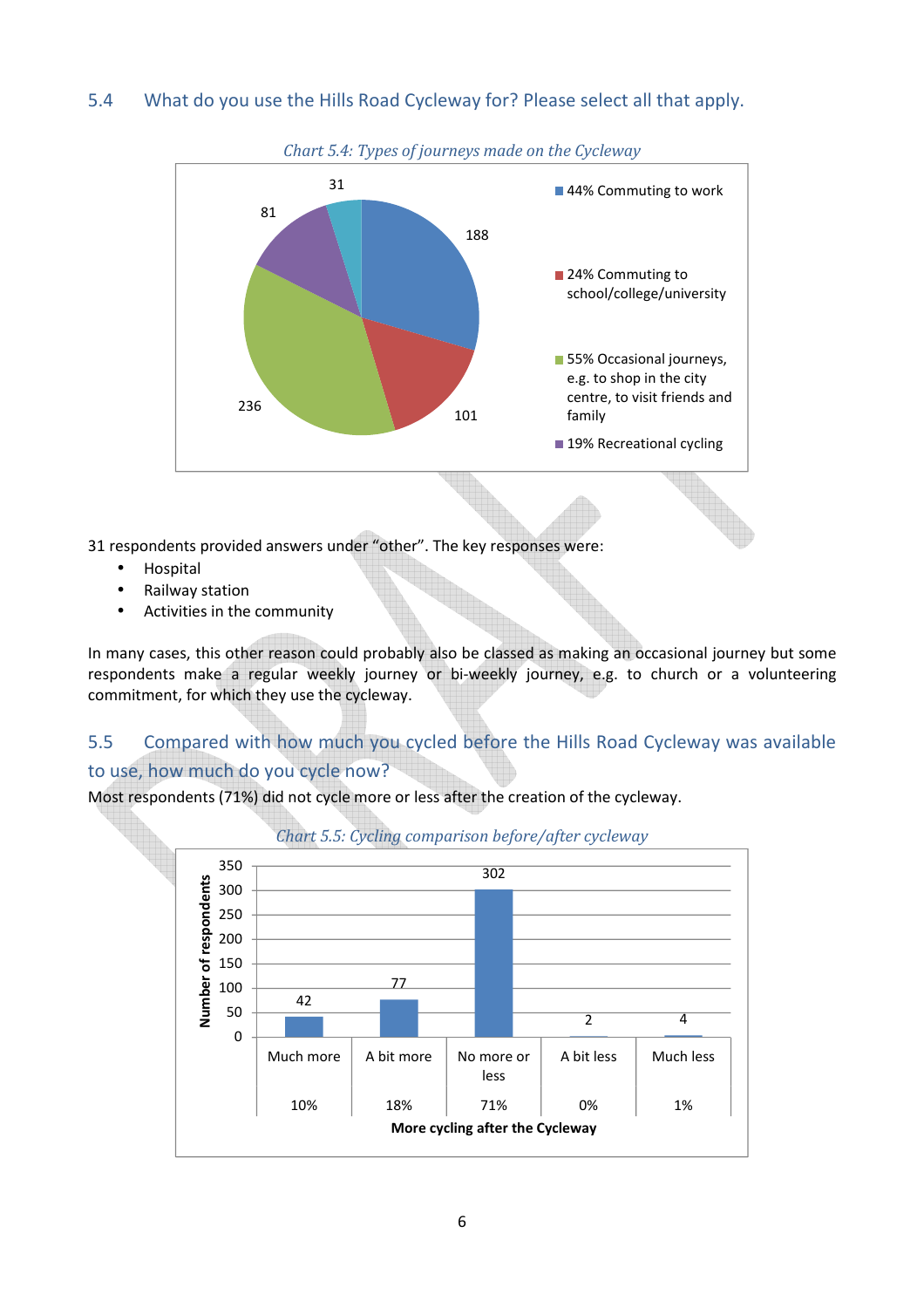# 6. Safety and User-friendliness of the Hills Road Cycleway

This section was answered by the 425 respondents who indicated that they use the cycleway. Note, there was also an additional response received in addition to the 425 cycleway users. This may have been accidentally answered by a non-user of the cycleway.

#### 6.1 How safe, in general, do you feel using the Hills Road Cycleway?

88% of respondents said that they felt very safe/relatively safe.



6.2 What effect do you feel each of these features has on cyclists' safety?



*Chart 6.2: Cyclists safety*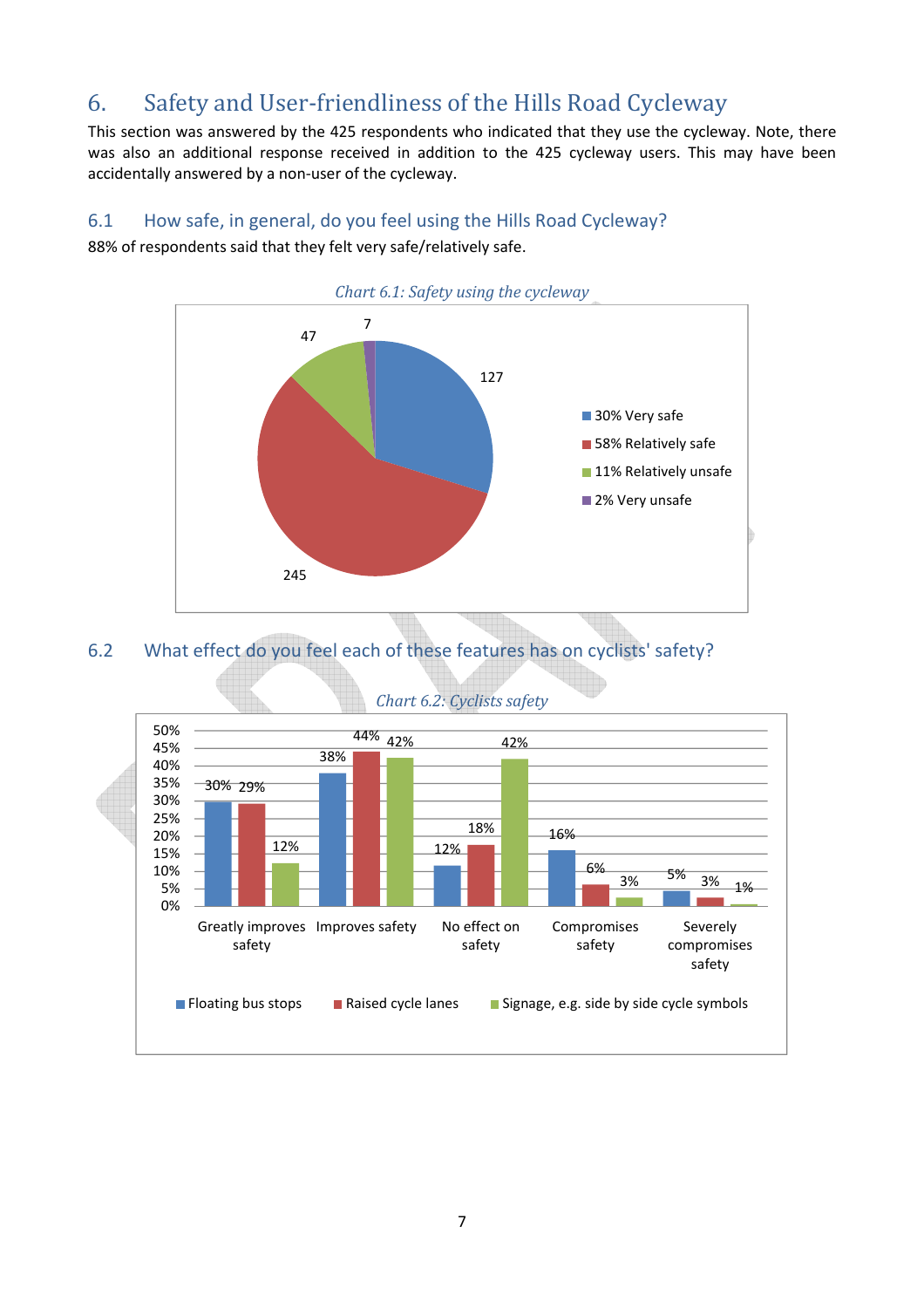# 6.3 If you make journeys that use more than one cycle link (i.e. cycle path/cycleway), how

well do you feel that Cambridgeshire's cycle links are publicised and signposted?

Those who used more than one cycle scheme were asked to comment on the quality of the signposting between them and while the majority of respondents felt that signposting was adequate (41%), 28% of those who responded to the question thought it was either inadequate or very poor.



UI

# 7. The Hills Road Cycleway and wider public safety

This section was answered by all 595 respondents i.e. users and non-users of the cycleway.



*Chart 6.3: Publicity of cycle links*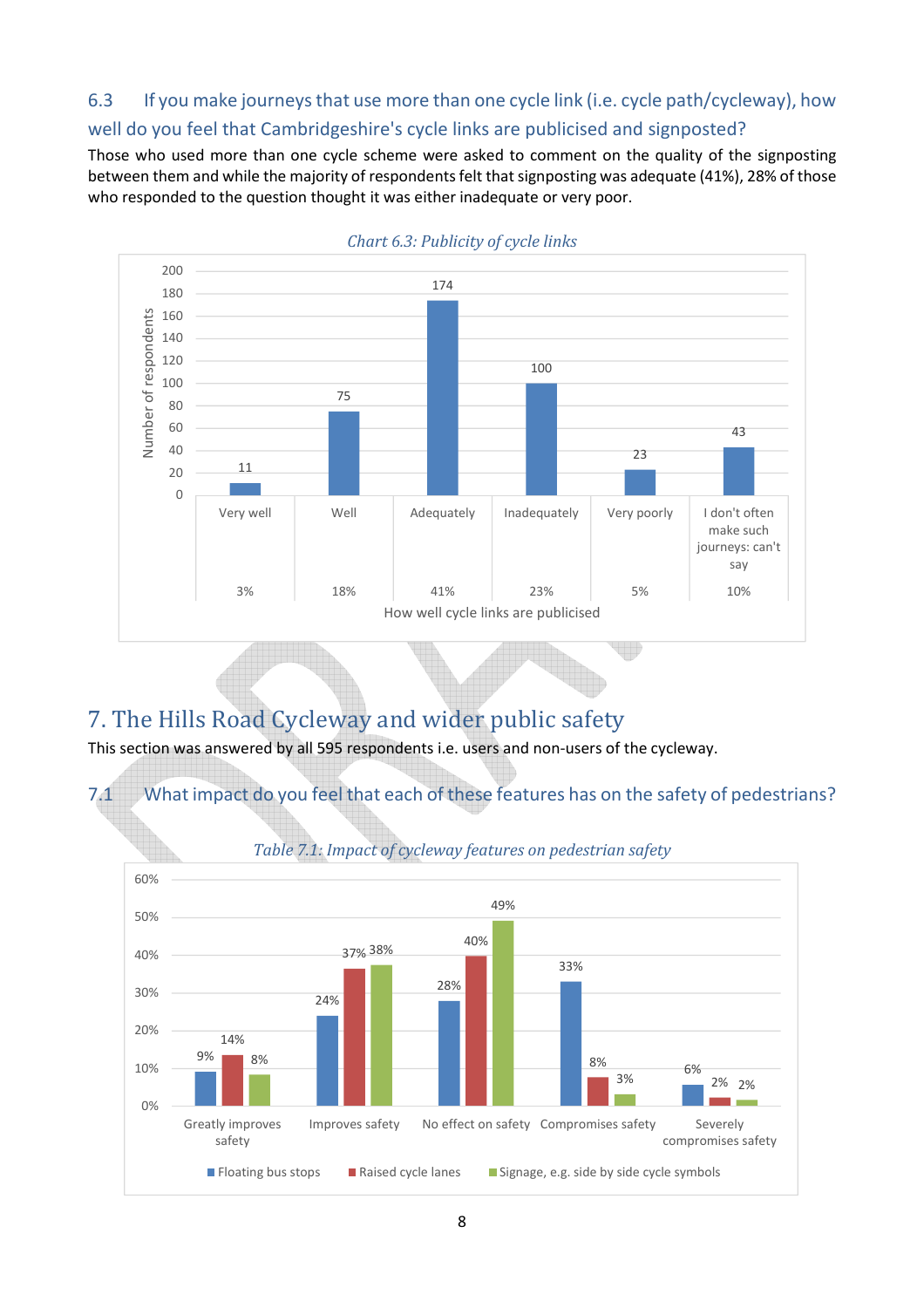#### 7.2 If you feel that any of the features of the cycleway pose a risk to any other user group,

#### please explain how.

When asked if they felt the features of the cycleway posed a threat to any other user group, respondents often elaborated on their concerns for the safety of cyclists and pedestrians – particularly those who were blind or partially sighted – although some did note that the cycleway posed a threat to motorists.

There were 199 respondents who provided an explanation. The key points included:

- **Buses**: Collisions at bus stops are a risk. This is particularly acute for people with disabilities
- **Emergency vehicles**: Cutting the number of lanes for road users down to one has had a negative impact on emergency vehicles
- **Drivers in general**: As a motorist, it is hard to see the cyclist coming up on the cycle path unless you have full vision; There is an increased risk of dangerous; The placement of the cycle lane over Hills Road bridge is dangerous as cars turning left have to cross the cycle lane; overtaking manoeuvre by frustrated drivers wanting to get past a bus
- **Pedestrians**: pedestrians have to cross 4 lanes, 2 motor vehicles and 2 cycle lanes, to cross the road.
- **Push-chairs**: Massive inconvenience for prams
- **Cyclists**: The side by side cycle symbols imply it's a two way cycle lane especially for tourists and foreigners who may not understand this; The start of the cycle-way on the Addenbrookes pose a risk, because it starts abruptly while cars are already overtaking and cyclists trying to get on it.

# 8. The Hills Road Cycleway and the local environment

This section was answered by all 595 respondents i.e. users and non-users of the cycleway.

#### 8.1 What impact do you feel that the introduction of the Hills Road Cycleway has had on the aesthetics and feel of the local environment?

Respondents were asked what impact they felt that the introduction of the Hills Road Cycleway has had on the aesthetics and feel of the local environment and they responded as follows:

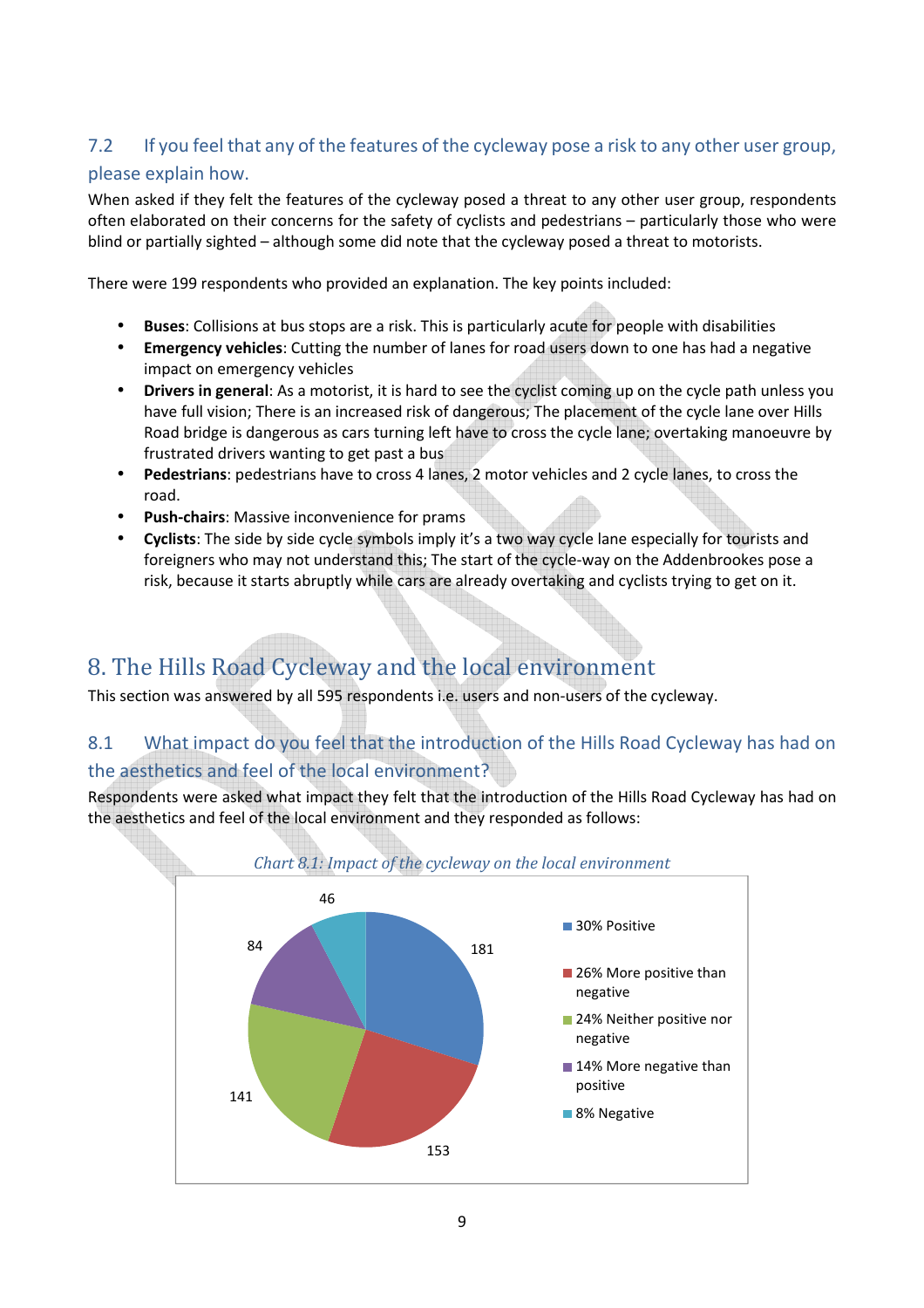# 9. Implementation of the Hills Road Cycleway

This section was answered by all 595 respondents i.e. users and non-users of the cycleway.

9.1 The quality of public consultation in the planning and design of the Hills Road Cycleway:



9.2 The quality of information provided during implementation of the cycleway:

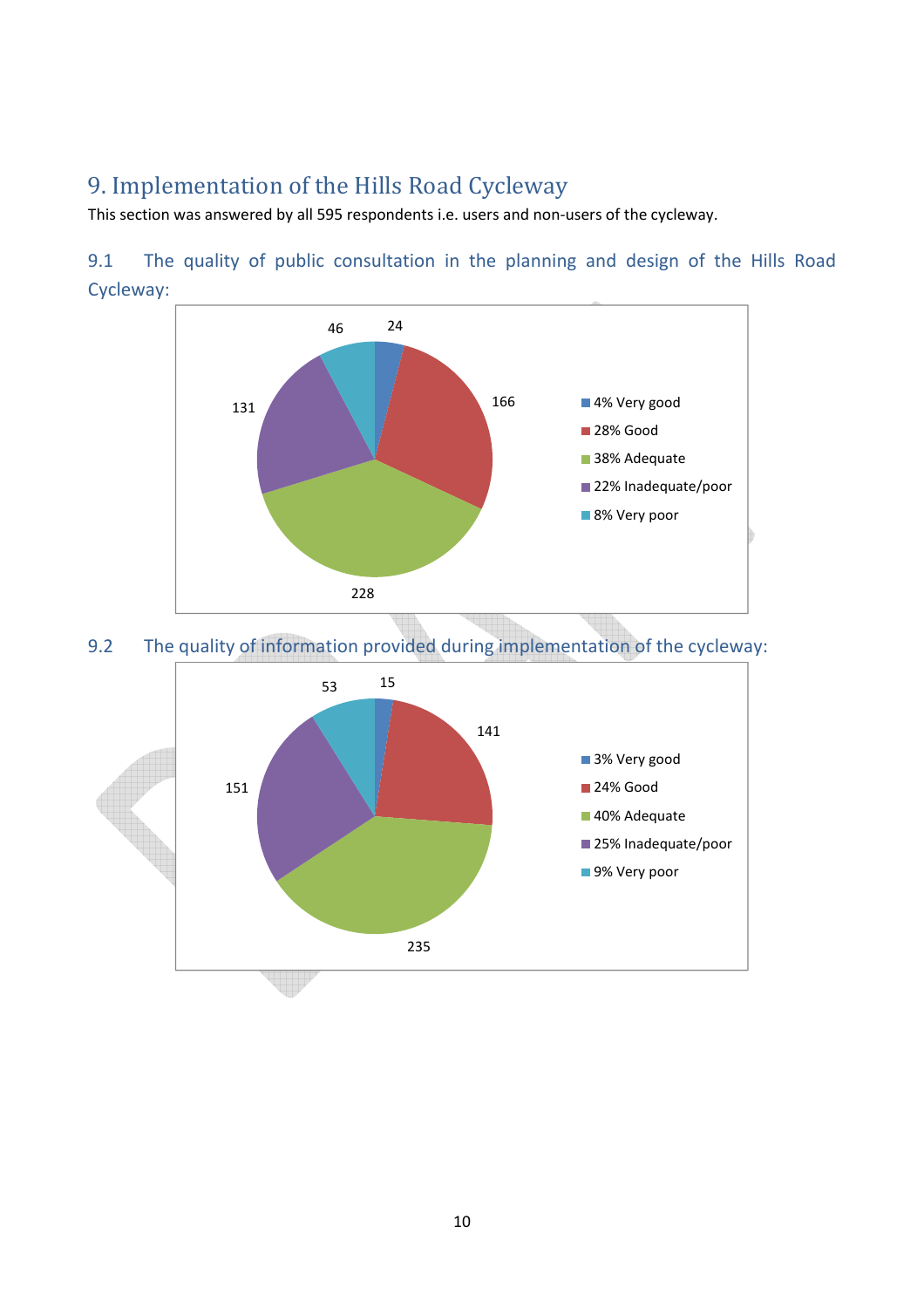#### 9.3 The consideration shown for public safety during construction:



9.4 The level of consideration shown for residents' needs during construction: